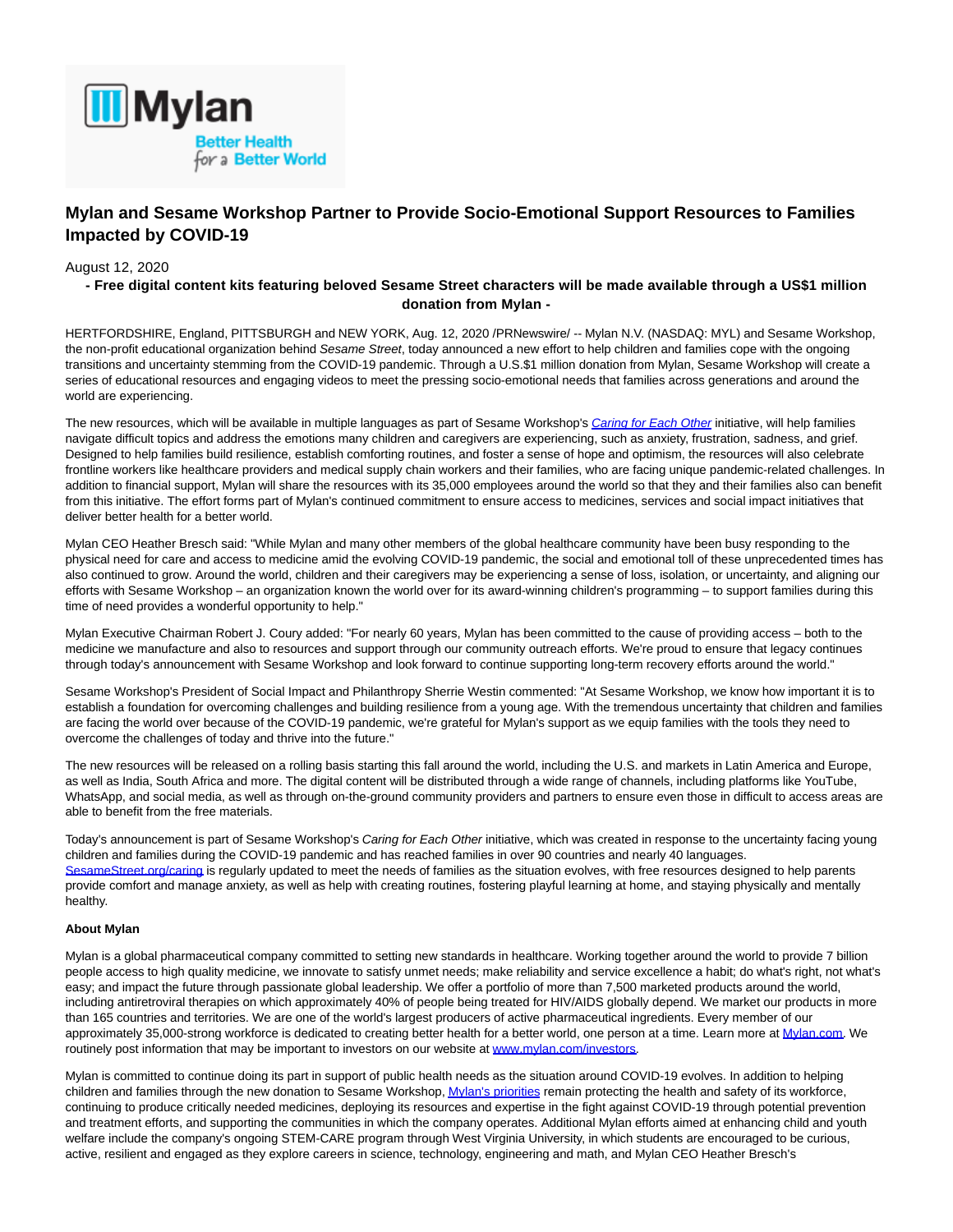#FiguringItOut™ platform aimed at inspiring youth to think outside the box when it comes to achieving their full potential.

#### **About Sesame Workshop**

Sesame Workshop is the nonprofit educational organization behind Sesame Street, the pioneering television show that has been reaching and teaching children since 1969. Today, Sesame Workshop is an innovative force for change, with a mission to help kids everywhere grow smarter, stronger, and kinder. We're present in more than 150 countries, serving vulnerable children through a wide range of media, formal education, and philanthropically funded social impact programs, each grounded in rigorous research and tailored to the needs and cultures of the communities we serve. For more information, please visi[t www.sesameworkshop.org.](https://c212.net/c/link/?t=0&l=en&o=2883068-1&h=6513629&u=http%3A%2F%2Fwww.sesameworkshop.org%2F&a=www.sesameworkshop.org)

#### Mylan Forward-Looking Statement

This communication includes statements that constitute "forward-looking statements," including with regard to Mylan's actions during the COVID-19 pandemic. Because forward-looking statements inherently involve risks and uncertainties, actual future results may differ materially from those expressed or implied by such statements. Factors that could cause or contribute to such differences include, but are not limited to the potential widespread and highly uncertain impact of public health outbreaks, epidemics and pandemics, such as the COVID-19 pandemic; any changes in, interruptions to, or difficulties with Mylan's or its partners' ability to develop, manufacture, and commercialize products; the effect of any changes in Mylan's or its partners' customer and supplier relationships and customer purchasing patterns; other changes in third-party relationships; the impact of competition; changes in the economic and financial conditions of the businesses of Mylan or its partners; the scope, timing, and outcome of any ongoing legal proceedings and the impact of any such proceedings on Mylan's or its partners' business; any regulatory, legal, or other impediments to Mylan's or its partners' ability to bring products to market; actions and decisions of healthcare and pharmaceutical regulators, and changes in healthcare and pharmaceutical laws and regulations, in the United States and abroad; Mylan's and its partners' ability to protect intellectual property and preserve intellectual property rights; risks associated with international operations; other uncertainties and matters beyond the control of management; and the other risks detailed in Mylan's filings with the Securities and Exchange Commission. Mylan undertakes no obligation to update these statements for revisions or changes after the date of this communication.